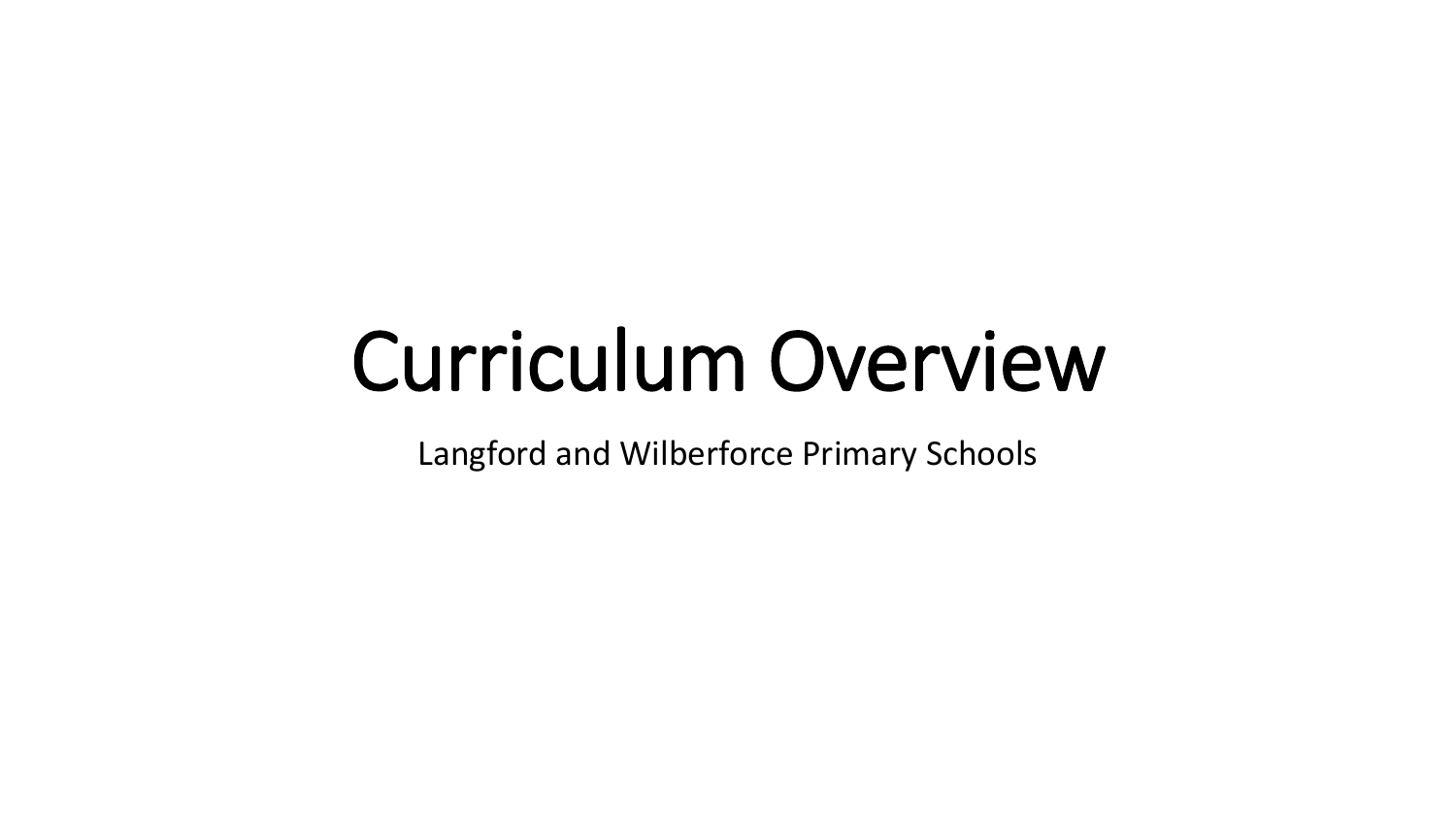| Autumn | Learning at<br>Langford | Seasons | <b>RE</b>      | <b>Materials</b> | History of<br>Transport |
|--------|-------------------------|---------|----------------|------------------|-------------------------|
| Spring | <b>Dinosaurs</b>        |         | <b>Animals</b> | <b>RE</b>        | Plants                  |
| Summer | <b>RE</b>               |         |                |                  | Art                     |

**\*Philosophy and Computing rotate over a fixed time**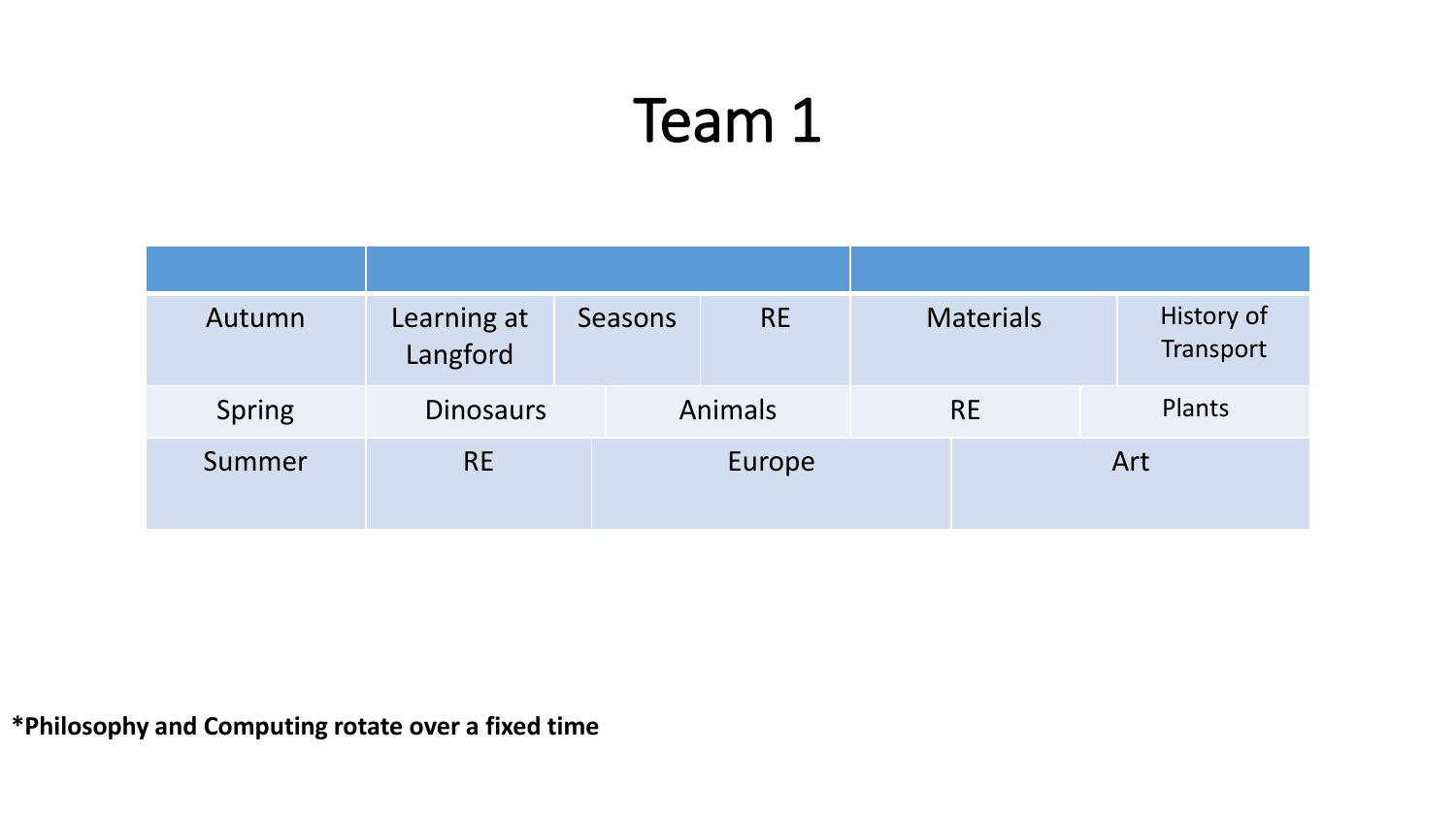| Autumn | Learning at<br>Langford      | <b>Great Fire of London</b>    | <b>Materials</b> | <b>RE</b> |
|--------|------------------------------|--------------------------------|------------------|-----------|
| Spring | History of<br><b>Nursing</b> | Animals and<br><b>Habitats</b> | <b>RE</b>        | Plants    |
| Summer | <b>RE</b>                    | Oceania                        |                  | Art       |

**\*Philosophy and Computing rotate over a fixed time**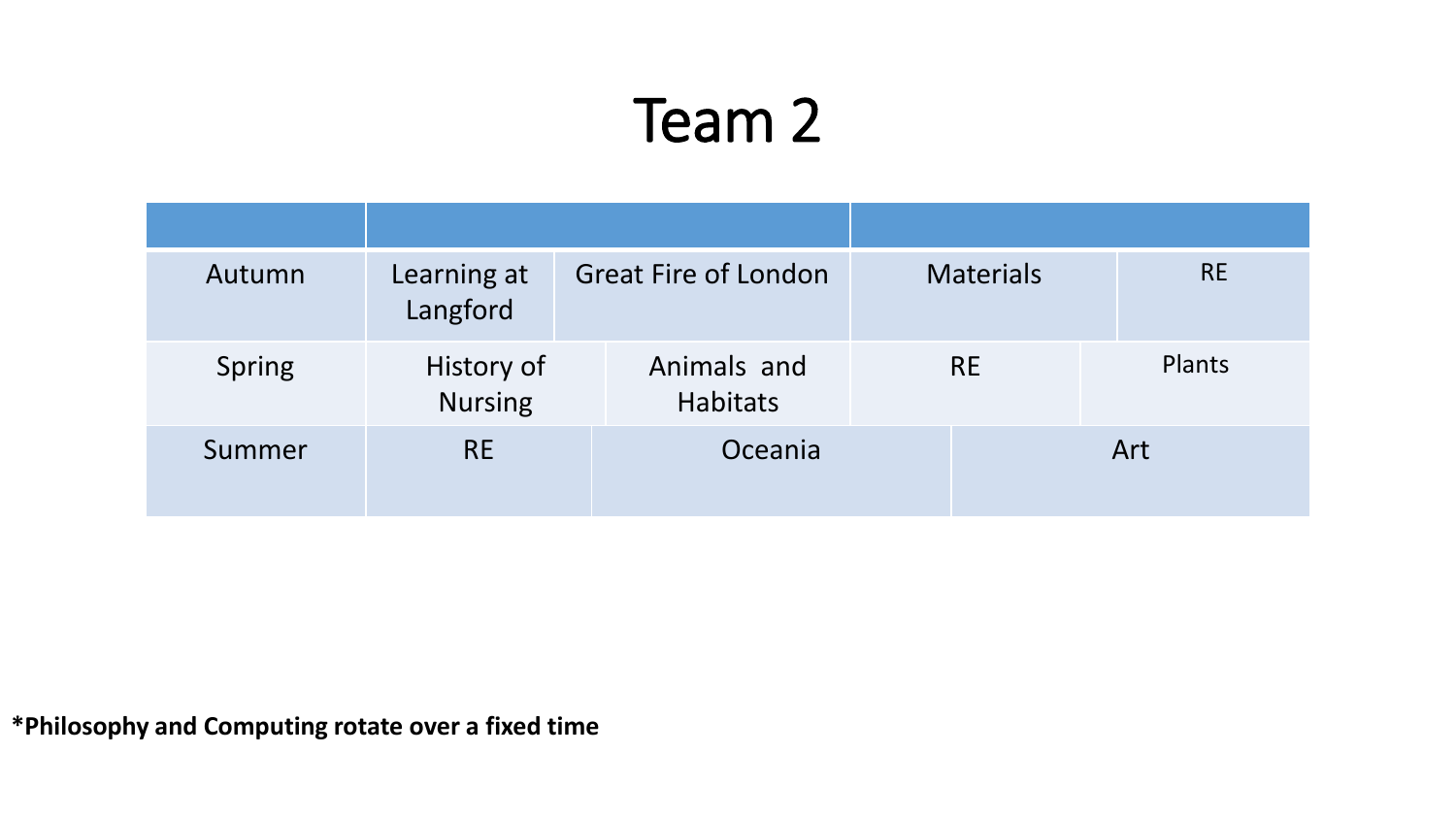| Autumn | Learning at<br>Langford |           | Stone Age to Iron Age          | <b>RE</b>      | <b>Rocks</b> |       | <b>Ancient Egypt</b> |
|--------|-------------------------|-----------|--------------------------------|----------------|--------------|-------|----------------------|
| Spring | <b>Maps</b>             | <b>RE</b> | Animals incl.<br><b>Humans</b> | The Victorians |              | Light | <b>Forces</b>        |
| Summer | <b>Rivers</b>           | Plants    |                                | South America  |              | Art   |                      |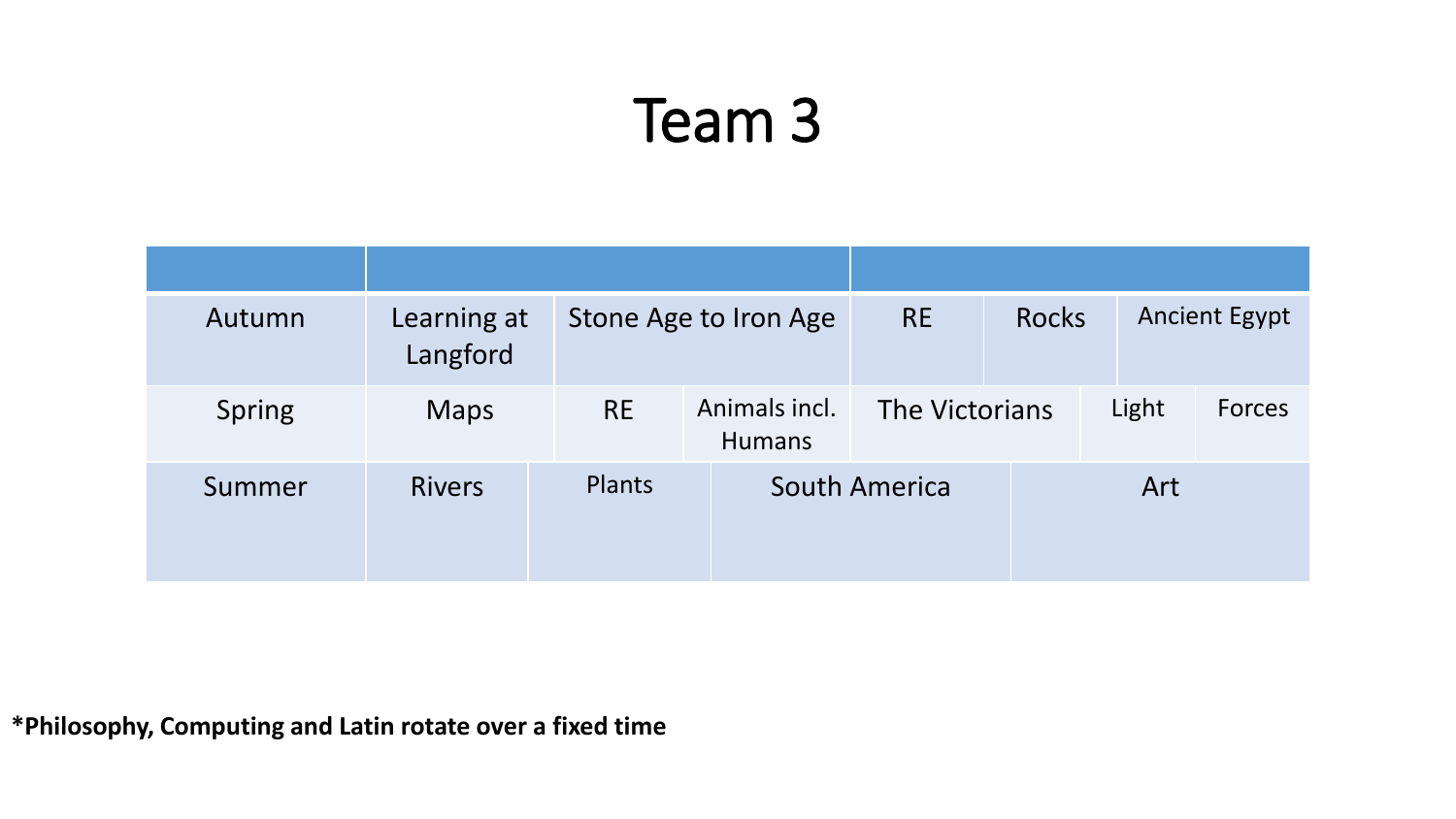| Autumn | Learning at<br>Langford | <b>Anglo Saxons</b>                          |           | <b>RE</b><br>States of<br><b>Matter</b> |     | The Vikings |  |
|--------|-------------------------|----------------------------------------------|-----------|-----------------------------------------|-----|-------------|--|
| Spring | Earthquakes             | <b>Humans</b>                                | <b>RE</b> | Electricity                             |     | Sound       |  |
| Summer | <b>The</b><br>Romans    | <b>Living Things</b><br>and their<br>Habitat | Asia      |                                         | Art |             |  |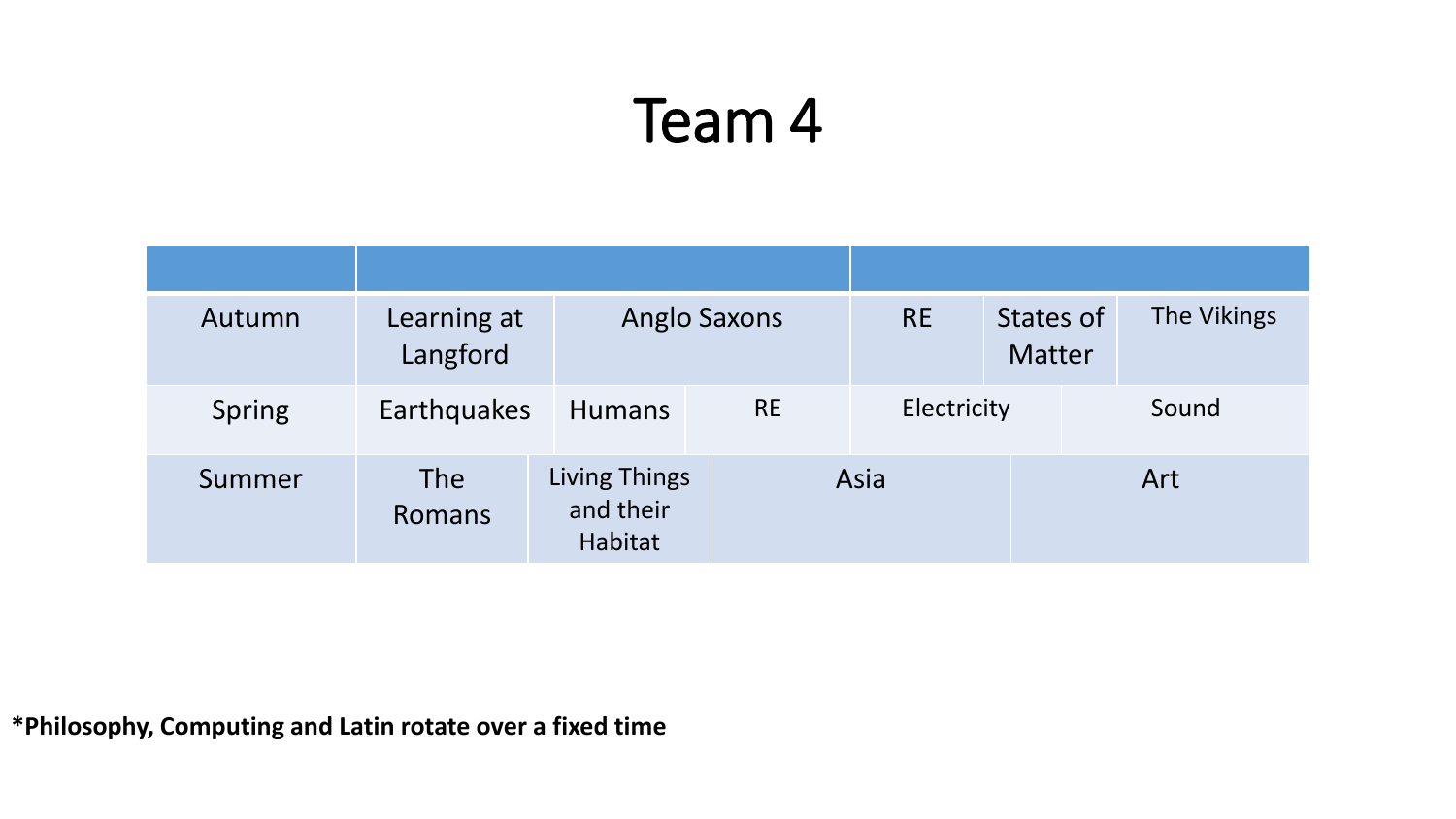| Autumn        | Learning at<br>Langford | World War Two | <b>RE</b>            |  | Life Cycles (incl.Humans) |
|---------------|-------------------------|---------------|----------------------|--|---------------------------|
| <b>Spring</b> | The Tudors              | <b>RE</b>     | Volcanoes            |  | Earth and Space           |
| Summer        | <b>RE</b>               | <b>Forces</b> | <b>North America</b> |  | Art                       |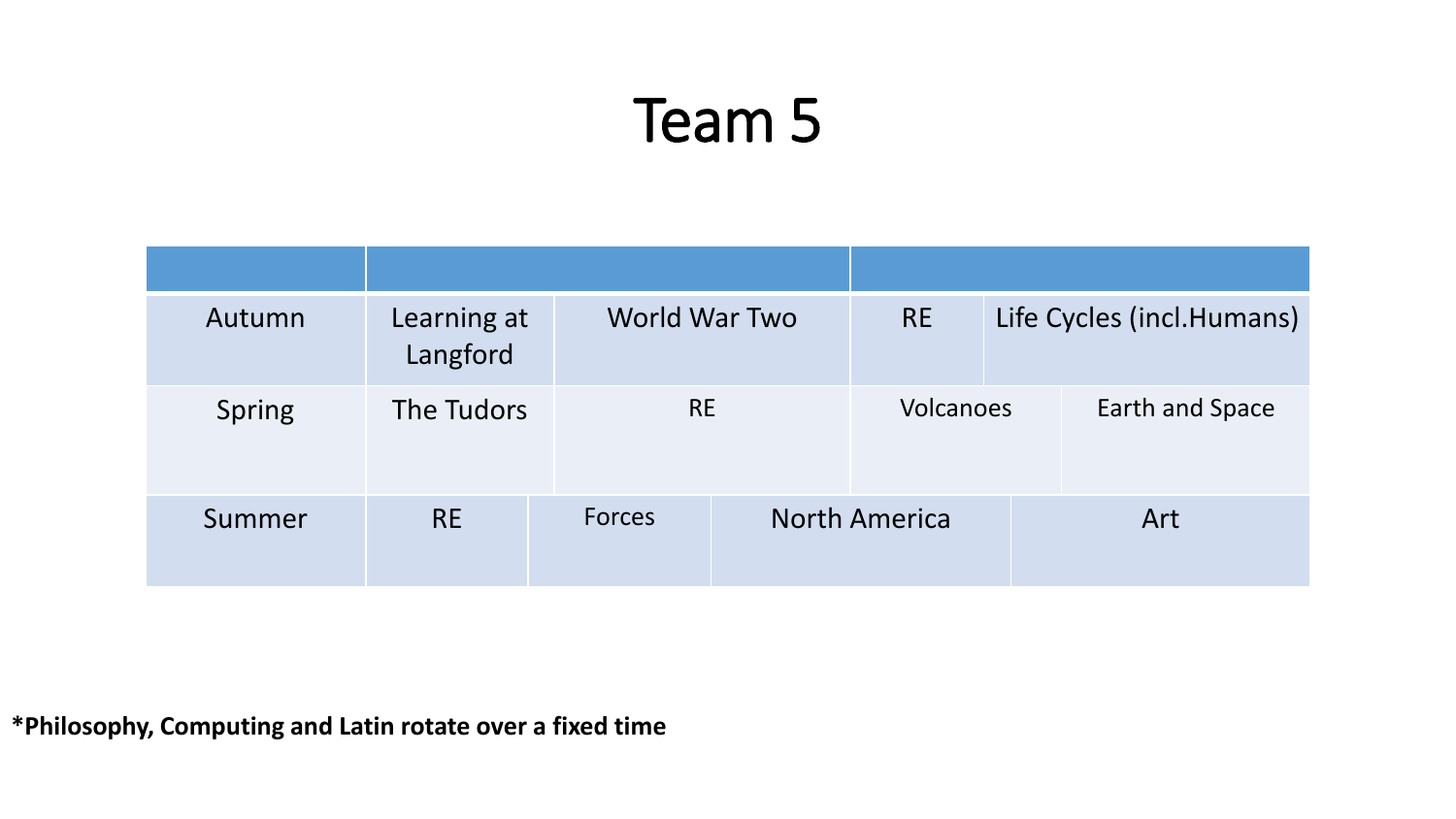| Autumn        | Learning at<br>Langford | The Mayans                          | Electricity | Evolution                             |
|---------------|-------------------------|-------------------------------------|-------------|---------------------------------------|
| <b>Spring</b> | Ancient<br>Greece       | <b>RE</b>                           | Light       | <b>Humans</b><br>(Circulatory system) |
| Summer        | <b>RE</b>               | Living Things and<br>their habitats | Africa      | Art                                   |